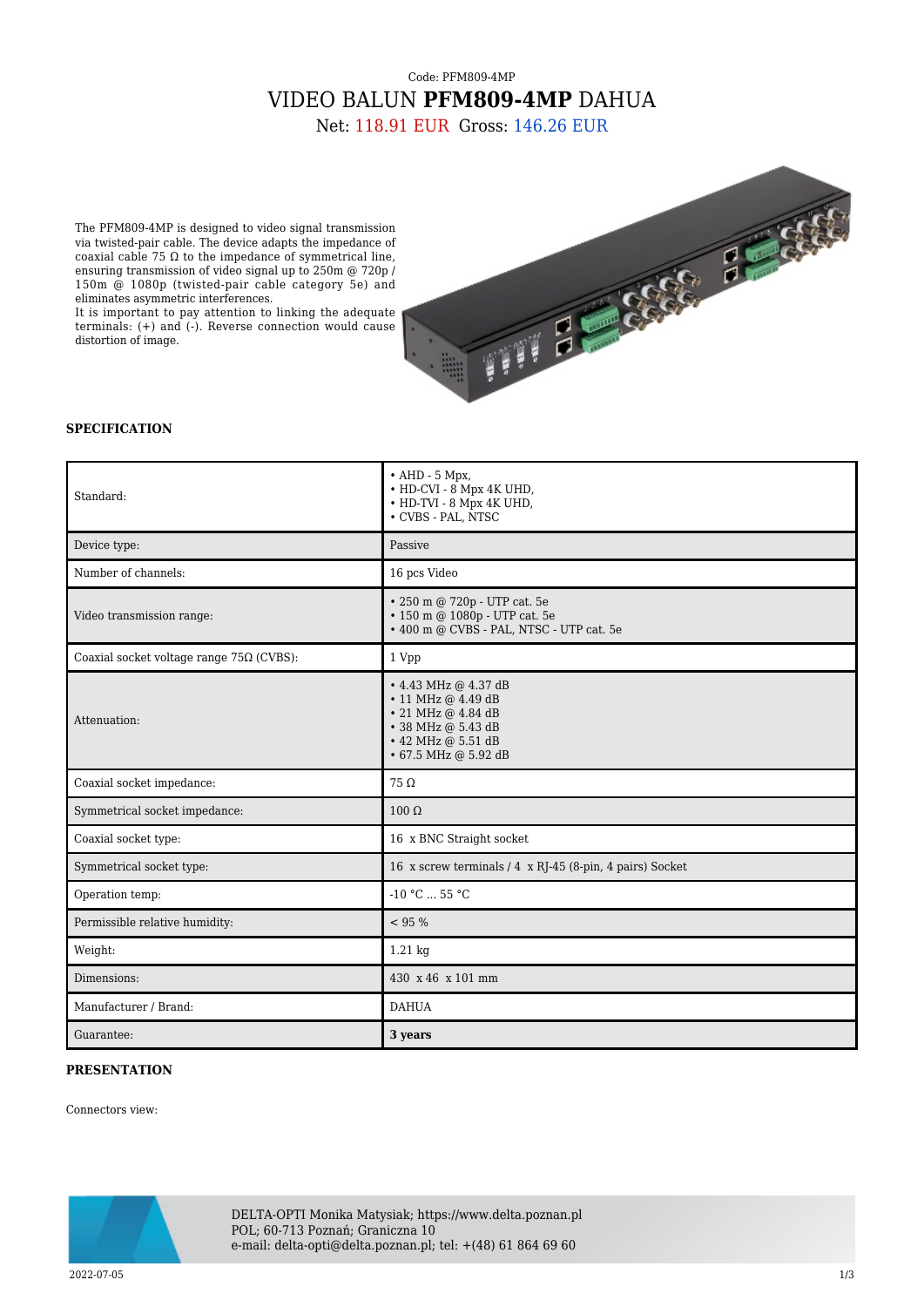

Wiring sequence inside the RJ-45 plug. Plug wiring sequence is consistent with the T568B standard:





1) White/Orange - camera No.1 signal (+)

- 2) Orange camera No.1 signal (-)
- 3) white/green camera no.2 (+) signal
- 4) blue camera no. 3 (-) signal
- 5) white/blue camera no. 3 (+) signal
- 6) green camera no. 2 (-) signal
- 7) white/brown camera no. 4 (+) signal
- 8) brown camera no. 4 (-) signal
- A) Camera 1
- B) Camera 2 C) Camera 3
- D) Camera 4
- In the kit:



DELTA-OPTI Monika Matysiak; https://www.delta.poznan.pl POL; 60-713 Poznań; Graniczna 10 e-mail: delta-opti@delta.poznan.pl; tel: +(48) 61 864 69 60

2022-07-05 2/3